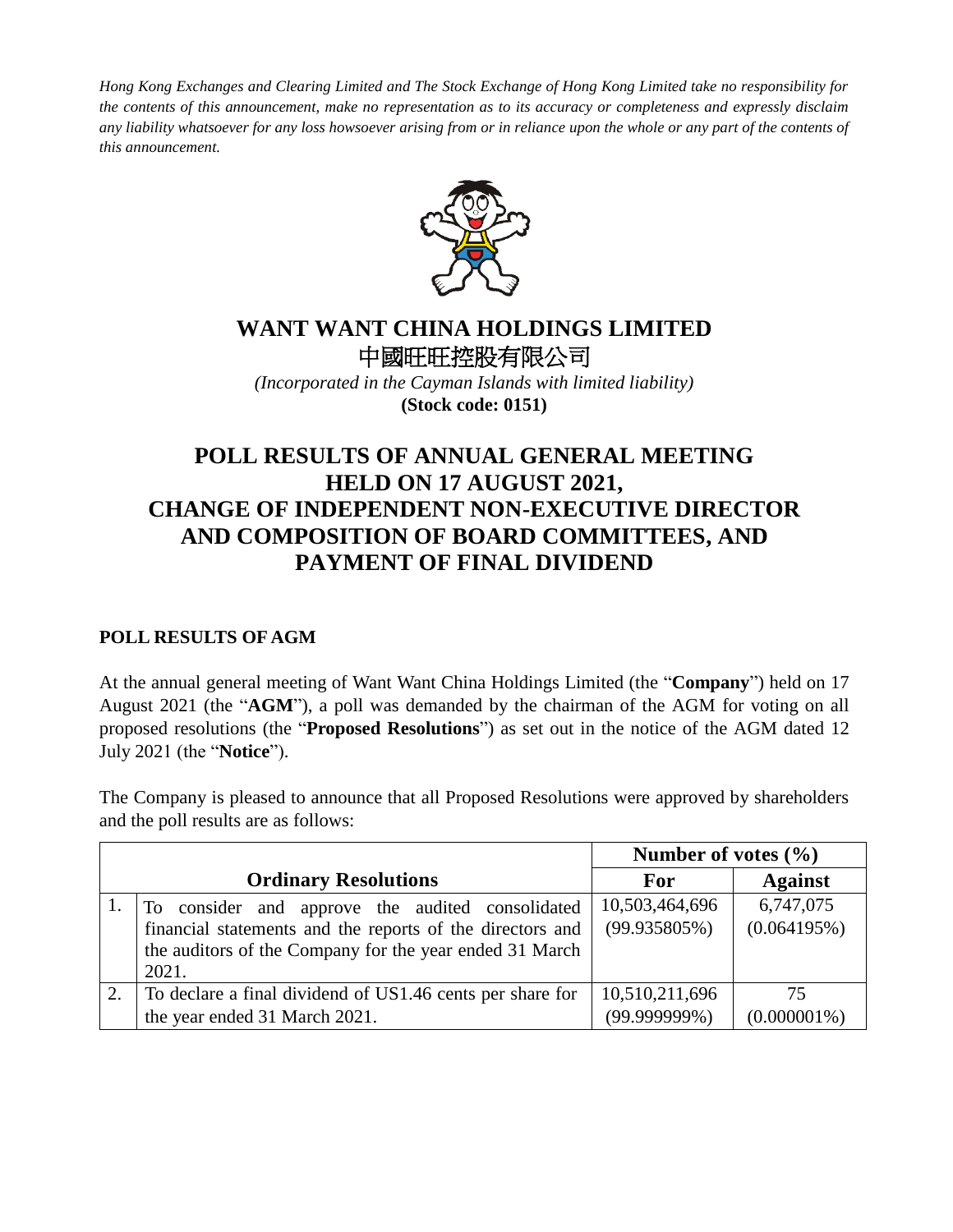|                  |                                                            | Number of votes $(\% )$ |                 |
|------------------|------------------------------------------------------------|-------------------------|-----------------|
|                  | <b>Ordinary Resolutions</b>                                | For                     | <b>Against</b>  |
| 3.               | (a) (i) To re-elect Mr. Tsai Shao-Chung as an executive    | 9,840,973,705           | 669,238,066     |
|                  | director of the Company;                                   | (93.632497%)            | (6.367503%)     |
|                  | (ii) To re-elect Mr. Chu Chi-Wen as an executive           | 10,354,910,314          | 155,301,457     |
|                  | director of the Company;                                   | (98.522376%)            | $(1.477624\%)$  |
|                  | (iii) To re-elect Mr. Tsai Ming Hui as an                  | 10,367,834,423          | 142,377,348     |
|                  | executive director of the Company;                         | (98.645343%)            | (1.354657%)     |
|                  | (iv) To re-elect Mr. Maki Haruo as a non-executive         | 10,331,046,522          | 179,165,249     |
|                  | director of the Company; and                               | $(98.295322\%)$         | (1.704678%)     |
|                  | (v) To re-elect Mrs. Kong Ho Pui King, Stella as an        | 10,502,713,136          | 7,498,635       |
|                  | independent<br>non-executive<br>director<br>of<br>the      | (99.928654%)            | (0.071346%)     |
|                  | Company.                                                   |                         |                 |
|                  | (b) To authorize the board of directors of the Company to  | 10,502,222,510          | 7,989,261       |
|                  | fix the remuneration of the directors of the Company.      | (99.923986%)            | $(0.076014\%)$  |
| $\overline{4}$ . | To appoint Ernst $&$ Young as the Company's auditors       | 10,510,211,696          | 75              |
|                  | and authorize the board of directors of the Company to     | $(99.999999\%)$         | $(0.000001\%)$  |
|                  | fix their remuneration.                                    |                         |                 |
| 5.               | To grant a general mandate to the directors of the         | 10,490,245,922          | 19,965,849      |
|                  | Company to exercise the powers of the Company to           | (99.810034%)            | $(0.189966\%)$  |
|                  | repurchase the shares of the Company in accordance         |                         |                 |
|                  | with ordinary resolution number 5 as set out in the        |                         |                 |
|                  | Notice.                                                    |                         |                 |
| 6.               | To grant a general mandate to the directors of the         | 9,035,105,402           | 1,475,106,369   |
|                  | Company to allot, issue and deal with additional shares    | (85.965018%)            | (14.034982%)    |
|                  | of the Company in accordance with ordinary resolution      |                         |                 |
|                  | number 6 as set out in the Notice.                         |                         |                 |
| 7.               | Conditional upon ordinary resolutions number 5 and 6       | 9,071,888,162           | 1,438,323,609   |
|                  | being passed, to extend the general mandate granted to     | (86.314989%)            | $(13.685011\%)$ |
|                  | the directors of the Company to allot, issue and deal with |                         |                 |
|                  | additional shares of the Company in accordance with        |                         |                 |
|                  | ordinary resolution number 7 as set out in the Notice.     |                         |                 |

As more than 50% of the votes were cast in favour of each of the above Proposed Resolutions, all Proposed Resolutions were duly passed as ordinary resolutions of the Company.

Notes:

- (1) The Company's Hong Kong branch share registrar, Computershare Hong Kong Investor Services Limited, was appointed as the scrutineer for the vote-taking at the AGM.
- (2) As at the date of the AGM, the number of issued shares of the Company was 11,984,437,135 shares, which was the total number of shares entitling shareholders to attend and vote on all Proposed Resolutions at the AGM.
- (3) There were no restrictions on any shareholders to cast votes on any of the Proposed Resolutions at the AGM.
- (4) No parties have stated their intention in the circular dated 12 July 2021 containing the Notice to vote against or abstain from voting on any Proposed Resolutions at the AGM.